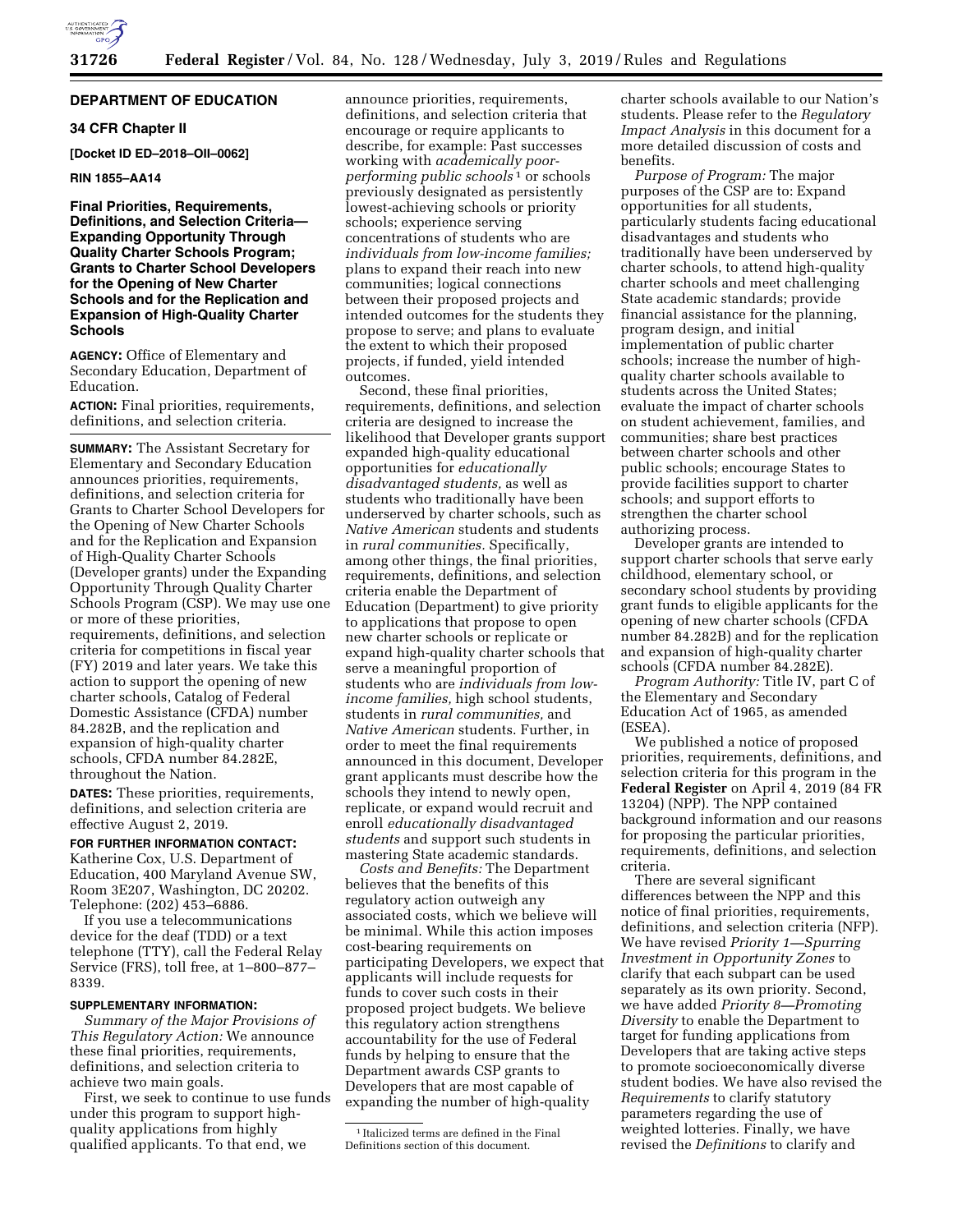expand the *rural community* definition. We discuss these changes in detail in the *Analysis of Comments and Changes*  section of this document.

*Public Comment:* In response to our invitation in the NPP, 19 parties submitted comments on the proposed priorities, requirements, definitions, and selection criteria.

We group major issues according to subject. Generally, we do not address technical and other minor changes. In addition, we do not address comments that raised concerns not directly related to the proposed priorities, requirements, definitions, or selection criteria.

*Analysis of Comments and Changes:*  An analysis of the comments and changes in the priorities, requirements, definitions, and selection criteria since publication of the NPP follows.

#### **General**

*Comments:* Two commenters suggested that we include a priority focused on improving outcomes for students with disabilities. One commenter encouraged the Department to create a competitive preference or invitational priority for developers that propose to open, replicate, or expand schools that are intentionally designed to address achievement gaps that exist for students with disabilities. Another commenter noted that the charter sector presents an opportunity to leverage parental choice and school autonomy to develop innovative approaches to educating students with disabilities.

*Discussion:* We agree that students with disabilities face unique educational challenges, and the charter sector presents an opportunity to improve outcomes for students with disabilities.2

To help facilitate this goal, a number of priorities, requirements, definitions, and selection criteria under this program focus on *educationally disadvantaged students,* which include students who are children with disabilities, as defined in section 8101(4) of the ESEA. For example, *Priority 3—High School Students*  requires an applicant to propose one or more performance measures that will provide information on the applicant's progress in preparing students, including *educationally disadvantaged*  *students,* for enrollment in postsecondary education institutions.

Additionally, on March 2, 2018, the Department published in the **Federal Register** (83 FR 9096) the Secretary's Final Supplemental Priorities and Definitions for Discretionary Grant Programs, which are available for use in all of the Department's discretionary grant programs, including the Developer grant competition. Included are two priorities that focus on the needs of students with disabilities and could be used in future Developer grant competitions. These priorities are:

Priority 1—Empowering Families and Individuals to Choose a High-quality Education that Meets their Unique Needs (which includes a specific option for focusing on students with disabilities) and Priority 5—Meeting the Unique Needs of Students and Children with Disabilities and/or Those with Unique Gifts and Talents. For these reasons, we did not include a specific priority for students with disabilities. *Changes:* None.

*Comments:* Several commenters suggested that we designate specific priorities as absolute priorities or competitive preference priorities for competitions in FY 2019 and later years.

*Discussion:* Federal regulations at 34 CFR 75.105 authorize the Department to establish annual priorities and to designate the priorities as invitational, competitive preference, or absolute. We believe it is important to retain the flexibility to designate each priority as invitational, competitive preference, or absolute in order to ensure that program funds are used to address the most pressing programmatic concerns for competitions in FY 2019 and later years. Therefore, in accordance with 34 CFR 75.105(c), we will designate specific priorities as invitational, competitive preference, or absolute priorities for the FY 2019 competition, and competitions in later years, through a notice inviting applications (NIA) published in the **Federal Register.** 

# *Changes:* None.

*Comments:* Four commenters encouraged the Department to include a priority that focuses on promoting diversity. Three commenters suggested adding a diversity priority comparable to the CSP Charter Management Organization (CMO) grant competition to help support the creation of new diverse-by-design charter schools focusing on racial and socioeconomic diversity, with one commenter encouraging the scope to include students with disabilities and other educationally disadvantaged students. One commenter noted that it is important to support the growth of

charter schools that aim to increase diversity, encouraging the use of a priority and technical assistance focused on student diversity.

*Discussion:* We agree that students can benefit from attending high-quality charter schools with a student body reflecting a broad socioeconomic spectrum. To avoid potential Constitutional questions, we are adding a priority focused just on promoting recruitment of students from diverse socioeconomic backgrounds. In addition, the Department will consider how we can support efforts to reach children from broad and diverse socioeconomic backgrounds in a legally compliant way through technical assistance and the dissemination of information beyond rulemaking.

*Changes:* We have added *Priority 8— Promoting Diversity,* under which applicants must propose to open a new charter school, or replicate or expand a high-quality charter school, that has an intentional focus on recruiting students from diverse socioeconomic backgrounds and maintaining socioeconomically diverse student bodies in that charter school.

*Comments:* One commenter asserted that the Department did not comply with the requirement in Executive Order 13563 that, in choosing among regulatory alternatives, an agency ''select those approaches that maximize net benefits including potential economic, environmental, public health and safety, and other advantages; distributive impacts; and equity'' because the Department did not provide a comprehensive definition of ''equity.''

*Discussion:* Executive Order 13563 requires that the Department consider regulatory approaches that maximize benefits, including with respect to equity. The Executive Order does not define equity, nor does it require an agency to adopt a specific definition for the term. As noted in the Regulatory Impact Analysis in the NPP, the Department assessed the potential benefits of this regulatory action and concluded that the proposal ''would strengthen accountability for the use of Federal funds by helping to ensure that the Department awards CSP grants to Developers that are most capable of expanding the number of high-quality charter school available to our Nation's students.'' Therefore, we disagree with the commenter's assertion that the Department failed to comply with the Executive order.

*Changes:* None.

<sup>2</sup>Public charter schools are required to comply with applicable laws, including Part B of the Individuals with Disabilities Education Act (IDEA), Section 504 of the Rehabilitation Act of 1973 (Section 504), and Title II of the Americans with Disabilities Act of 1990 (ADA). All eligible students with disabilities attending public charter schools and their parents retain all rights under Part B of the IDEA, including the right to receive a free appropriate public education (FAPE).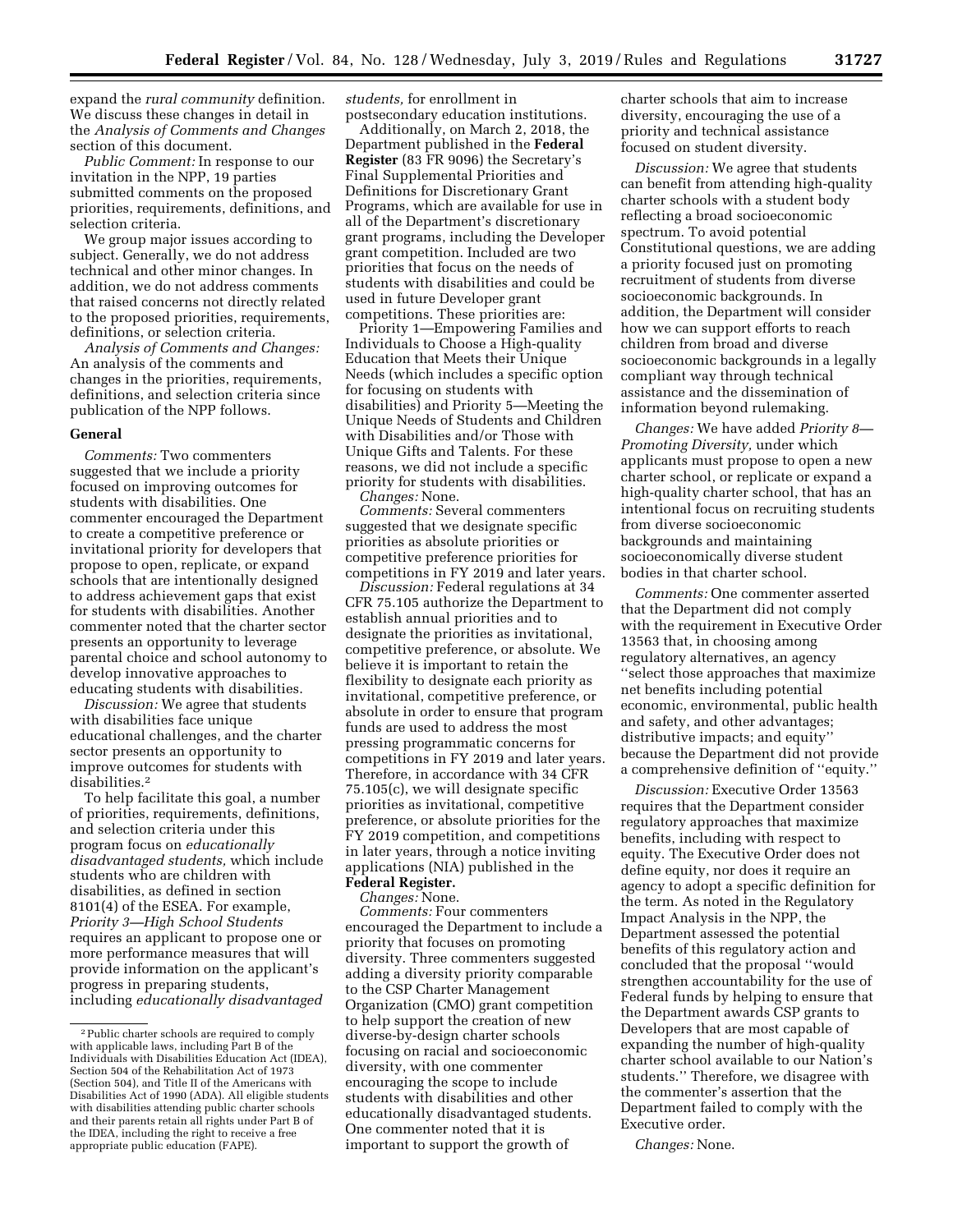# *Priority 1—Spurring Investment in Opportunity Zones*

*Comments:* One commenter expressed concern about the impact that this priority may have on racial and socioeconomic segregation in and around an opportunity zone. The commenter recommended that the Department instead encourage the use of grant funds for transportation of children in families of low economic status to schools of choice.

*Discussion:* As noted in the NPP, this priority is focused specifically on harnessing the power of opportunity zones to increase educational choices for students in distressed communities. The Economic Innovation Group found that ''[n]early a quarter of Americans living in distressed communities have not completed high school, and more than one-third have no education beyond a high school diploma or equivalent."<sup>3</sup> This priority is focused on the connection between students living in distressed communities and their academic achievement and longterm outcomes. Therefore, it is not specifically intended to address racial and socioeconomic segregation. In addition, as noted above, we have added a priority focused on recruiting and maintaining a socioeconomic diverse student body.

With respect to the transportation of students, we believe the statute already includes requirements that adequately address this issue. Specifically, under section  $4303(f)(1)(E)$  of the ESEA, an applicant must describe how it will ensure that each charter school receiving CSP funds has considered and planned for the transportation needs of the school's students. In addition, under section 4303(h)(4) of the ESEA, grantees are authorized to use CSP funds to provide one-time start-up costs associated with providing transportation to students to and from school.

*Changes:* None.

*Comments:* One commenter inquired about what criteria the Department would use to determine if a school to be opened in an opportunity zone is high quality.

*Discussion:* Developer grants support the opening of new charter schools and the replication and expansion of ''highquality charter schools,'' which is defined in section 4310(8) of the ESEA. Accordingly, the Department will apply that definition when considering applications for replication and expansion.

*Changes:* None.

*Comments:* Two commenters expressed support for the priority as a way to attract charter schools to areas lacking a sufficient number of highquality seats. One commenter supported the possibility of the Department giving applicants additional time to provide evidence of partnership with a qualified opportunity fund after the application deadline. The other commenter also supported the priority but did not believe that meeting both subparts of the priority should be required for an applicant to fully meet the priority. The commenter suggested removing subpart (b) of the priority.

*Discussion:* We agree that using the opportunity zone priority can attract charter schools to areas lacking a sufficient number of high-quality seats. We also believe that having the flexibility to grant additional time to enable an applicant to formalize a relationship with an opportunity fund could be merited. The Department anticipates that we would provide additional time for this purpose especially if the priority area focused on opportunity funds is used in an absolute priority.

With respect to the commenter's concerns about meeting both parts of the priority, we believe that as opportunity zones and opportunity funds mature, the ability to promote either or both subparts maximizes the Department's flexibility. To this end, we believe a slight modification is necessary to ensure that the Department has flexibility to use either or both subparts, which may include using the subparts as different types of priorities in a competition (*e.g.,* using subpart (a) as an absolute priority and subpart (b) as a competitive preference priority).

*Changes:* We have revised the priority to clarify that the Department may use each subpart as its own priority by removing the semicolon as well as the ''and'' connector between the two subparts.

# *Priority 2—Reopening Academically Poor-Performing Public Schools as Charter Schools*

*Comments:* Several commenters recommended that we use Priority 2 cautiously because available research on charter school performance is mixed. One commenter urged the Department to ensure that any restart efforts intentionally include evidence-based, effective, and innovative strategies.

*Discussion:* We agree that, where possible, Federal funding should be used primarily to support strategies that are based on research or otherwise have promise of or have been shown to be

effective. For this reason, to meet this priority, applicants must demonstrate past success working with one or more *academically poor-performing public schools* or schools previously designated as persistently lowestachieving schools or priority schools. In addition, under the final requirements, all applicants, regardless of whether they address this priority, must provide a complete logic model that includes the applicant's objectives for implementing a new charter school or replicating or expanding a high-quality charter school with funding under this competition. Applicants for grants under CFDA number 84.282E, regardless of whether they address this priority, may be required to disclose compliance issues and describe student assessment results, attendance rates, and student retention rates for charter schools they currently operate or manage. This program specifically supports the opening of new charter schools and the replication and expansion of high-quality charter schools, and the final priorities, requirements, definitions, and selection criteria are designed to differentiate between high-quality applications that are likely to be successful and lowquality applications that have little chance of succeeding.

*Changes:* None.

*Comments:* Several commenters expressed support for Priority 2. One commenter requested that we clarify whether an applicant could address the priority by proposing to partner with a school district to open a new charter school and prioritize enrollment of students attending the *academically poor-performing public school* or a recently closed school, rather than to reopen an *academically poorperforming public school* as a charter school. Another commenter requested clarity on what constitutes the reopening of an *academically poorperforming public school* as a charter school. One commenter encouraged the Department to ensure that applications addressing this priority be evaluated with the context that the authorization process may be different for a school that is reopening versus a replication or expansion school. This commenter also suggested that the Department update its nonregulatory guidance to clarify that Developers who intend to reopen *academically poor-performing public schools* as charter schools could exempt from admissions lotteries students who are enrolled in the *academically poorperforming public school* at the time it is reopened. The commenter also recommended that the Department use the priority as a competitive, but not absolute, priority.

<sup>3</sup>Economic Innovation Group Distressed Communities Index, 2017. Available at *[https://](https://eig.org/wp-content/uploads/2017/09/2017-Distressed-Communities-Index.pdf) [eig.org/wp-content/uploads/2017/09/2017-](https://eig.org/wp-content/uploads/2017/09/2017-Distressed-Communities-Index.pdf)  [Distressed-Communities-Index.pdf.](https://eig.org/wp-content/uploads/2017/09/2017-Distressed-Communities-Index.pdf)*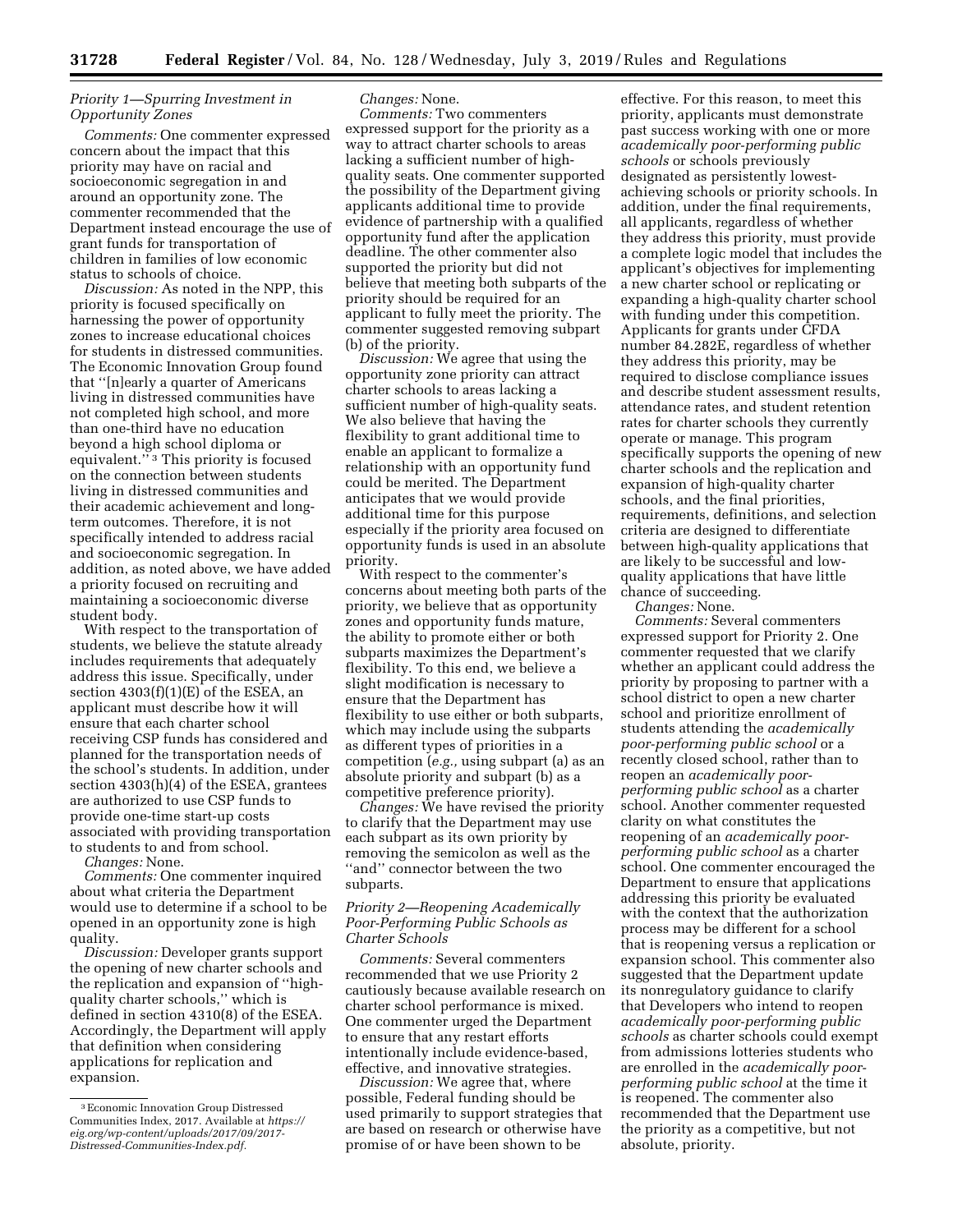*Discussion:* We agree with the commenter that the purpose of this priority—to ''reopen'' academically poor-performing public schools—should be clear. Therefore, an applicant proposing only to open a new charter school, and not ''reopen'' an *academically poor-performing public school* as a charter school, would not meet this specific priority (but could meet other priorities established in this NFP).

In addition, we agree that starting a new school is an important endeavor and note that opening new high-quality charter schools is a key element of the CSP. We also believe that charter schools can play an important role in helping to improve academic outcomes for students in low-performing public schools. Therefore, this priority is specifically focused on Developers that propose to reopen *academically poorperforming public schools* as charter schools.

With respect to the parameters around reopening an *academically poorperforming public school* as a charter school, we note that applicants are required to demonstrate past success working with one or more *academically poor-performing public school* or schools that previously were designated as persistently lowest-achieving schools, or priority schools under the former School Improvement Grant program or in States that exercised ESEA flexibility, respectively, under the ESEA, as amended by the No Child Left Behind Act of 2001 (NCLB), including but not limited to direct experience reopening *academically poor-performing public schools* as charter schools. As outlined in our final priority, the applicant must target a demographically similar student population in the replicated charter school as was served by the *academically poor-performing public school,* consistent with nondiscrimination requirements contained in the U.S. Constitution and Federal civil rights laws.

Additionally, when evaluating applications, the Department will use selection criteria that focus on the quality of the eligible applicants, the significance of the contributions in assisting *educationally disadvantaged students,* and the quality of the continuation plans. We rely on the expertise of independent peer reviewers to evaluate the quality of applications submitted under a grant competition in order to ensure the fairness and integrity of the competition.

While the differences in authorization processes for a school that is reopening is a factor that the applicant can describe in the application, the

Department will not evaluate that factor as part of the determination whether to fund an applicant. To ensure an equal playing field, we believe it is critical that all applicants be required to submit the same general information for review. Therefore, beyond having the flexibility to apply this priority, we decline to evaluate applications differently based on whether the proposed school will be a reopened school.

Regarding admissions lotteries, under section 4303(c)(3) of the ESEA, charter schools receiving funds under a Developer grant may use ''a weighted lottery to give slightly better chances for admission to all, or a subset of, *educationally disadvantaged students,*'' so long as weighted lotteries in favor of such students are not prohibited under State law and are not used to create schools that would serve a particular group of students exclusively.4

Further, the Department issued its most recent update to the CSP nonregulatory guidance in January 2014.5 Although that guidance was issued prior to enactment of the Every Student Succeeds Act (ESSA), much of it is applicable to the CSP lottery requirement in section 4310(2)(H) of the ESEA. Specifically, the January 2014 CSP Nonregulatory Guidance identifies several categories of students who may be exempted from a charter school's lottery, including students who are enrolled in a public school at the time it is reopened as a charter school. The Department may update this guidance to address changes to the CSP made by the ESSA. In the meantime, Developer grantees may continue to follow the guidelines in the January 2014 CSP Nonregulatory Guidance regarding the categories of students who may be exempted from the lottery requirement.

Finally, we appreciate the recommendation on use of the priority. As previously stated, this NFP establishes the priorities that we may choose to use in the Developer grant competition in FY 2019 and later years. We do not designate whether a priority will be invitational, competitive preference, or absolute in this NFP but, rather, retain the flexibility to designate each priority as invitational, competitive preference, or absolute in order to ensure that program funds are used to address the most pressing programmatic concerns for competitions in FY 2019 and later years. When inviting applications for a competition

using one or more of these priorities, we will designate the type of each priority through the NIA.

*Changes:* None.

*Comments:* One commenter expressed that there is a disproportionately high percentage of students with disabilities in turnaround schools and suggested that we require Developers proposing to reopen *academically poor-performing public schools* as charter schools to address the issue.

*Discussion:* A major goal of these priorities, requirements, definitions, and selection criteria is to expand highquality educational opportunities for *educationally disadvantaged students,*  including students with disabilities. Developer grantees, and the charter schools they operate, must comply with applicable laws, including Part B of the IDEA, Section 504, and Title II of the ADA. Further, to meet the priority, an applicant must propose a strategy that targets a student population that is demographically similar to that of the *academically poor-performing public school.* Therefore, we decline to revise this priority in the manner suggested by the commenter.

*Changes:* None.

*Comments:* One commenter expressed concern that reopening an academically poor-performing public school as a charter school would lead to higherachieving students abandoning their traditional public school in order to attend the charter, leading to an increase in traditional public schools being academically poor-performing.

*Discussion:* The Department appreciates the opportunity to provide clarity in response to the comment. The intent of this priority is to promote highquality educational options in areas where traditional public schools have not been producing high-quality outcomes and encourage the creation of high-quality options in those areas that have traditionally been underserved. The priority included in this competition is almost identical to the final priority under the CMO grant competition. We believe that the restart model (*i.e.,* reopening a low-performing traditional public school under the management of a charter school developer, or reopening a lowperforming public charter school under the management of a different charter school developer) holds promise as a school improvement strategy, but data suggest that it has been underutilized.6

<sup>4</sup>As stated above, under section 4305(c) of the ESEA, Developer grantees generally are subject to the same terms and conditions as State entity grantees funded under section 4303.

<sup>5</sup>See *[http://www2.ed.gov/programs/charter/](http://www2.ed.gov/programs/charter/fy14cspnonregguidance.doc)  [fy14cspnonregguidance.doc.](http://www2.ed.gov/programs/charter/fy14cspnonregguidance.doc)* 

<sup>6</sup>Hurlburt, S., Therriault, S.B., and Le Floch, K.C. (2012). School Improvement Grants: Analyses of State Applications and Eligible and Awarded Schools (NCEE 2012–4060). Washington, DC: National Center for Education Evaluation and Continued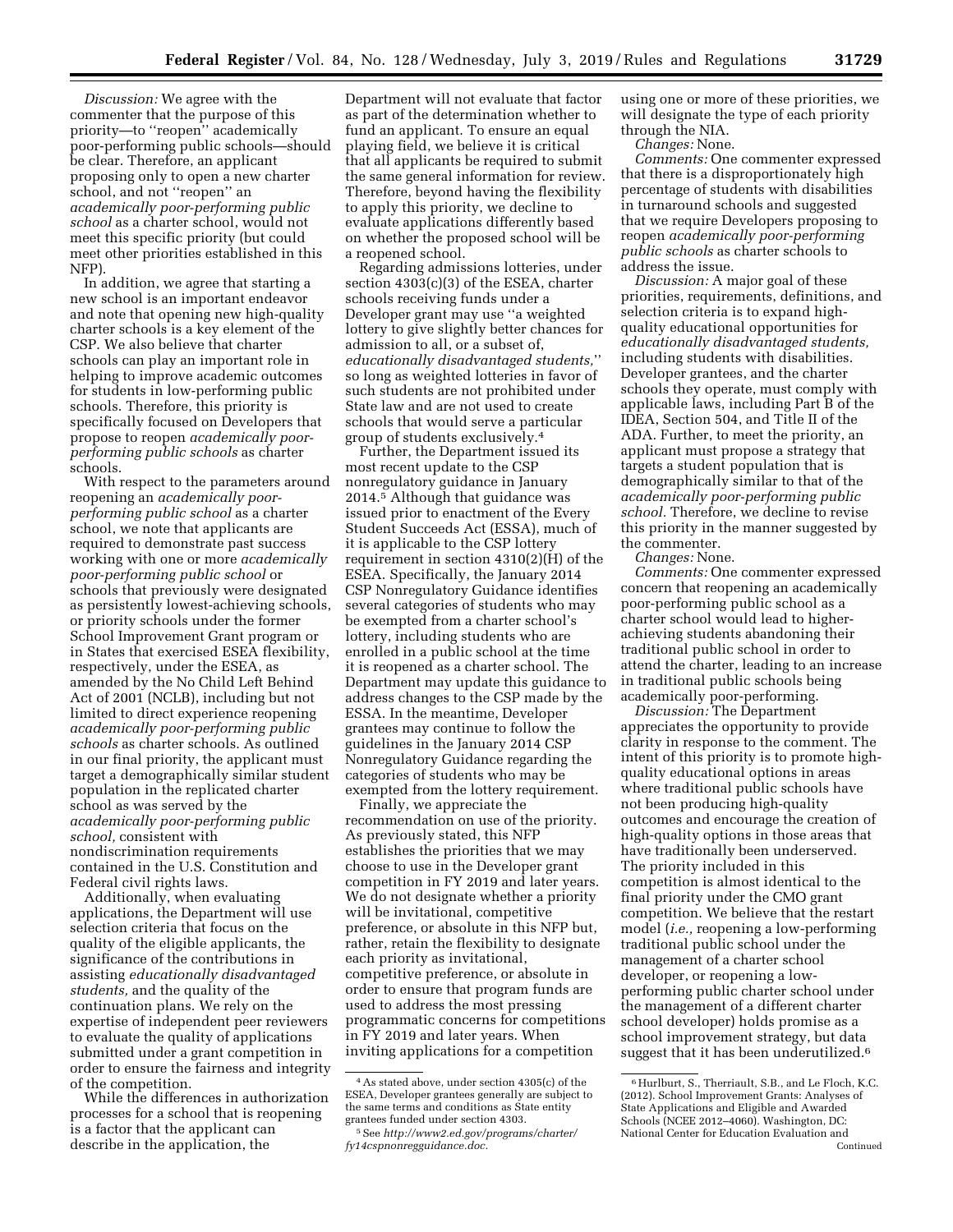Accordingly, Priority 2 is intended to help increase the frequency of implementation of the restart model. In future Developer grant competitions that include this priority, we would encourage applicants to review CSP technical assistance materials pertaining to how an applicant may design an admissions lottery for an *academically poor-performing public school* that the applicant is proposing to reopen. Under the most recent version of the CSP nonregulatory guidance, for example, a charter school receiving CSP funds could, if permissible under applicable State law, exempt from its lottery students who are enrolled in the *academically poor-performing public school* at the time it is reopened. Additionally, in order to meet this priority, applicants must target a demographically similar student population in the replicated charter school as was served by the *academically poor-performing public school,* consistent with nondiscrimination requirements contained in the U.S. Constitution and Federal civil rights laws. *Changes:* None.

#### *Priority 3—High School Students*

*Comments:* One commenter encouraged the Department to consider supporting charter schools at the elementary and middle school level, concerned that programs that begin at the high school level may be too late to close education gaps and ensure a quality education.

*Discussion:* Developer grants are intended to support charter schools that serve early childhood, elementary school, and secondary school students. This priority is not intended to preclude the development of charter schools at the elementary and middle school level, but rather promote high-quality charter school options for the entire elementary and secondary sector, including high school. Data from the Department's National Center for Education Statistics (NCES) in the 2015–2016 school year demonstrated that over half of all charter schools were elementary schools (56%). Approximately 23 percent of charter schools in the 2015–2016 school year were secondary schools, with the remaining 21 percent representing a combination elementary/secondary or not classified by grade span. While research comparing the outcomes of students who participated in a charter school only for high school versus students who attended a charter school at the elementary and middle school

levels is limited, evidence does demonstrate that the long-term impact of attending a charter school is positive. One study found that ''students attending charter high schools had a substantially higher chance of graduation and college enrollment (relative to students that attended charter middle schools but regular public high schools)."<sup>7</sup> In an effort to increase the number of high-quality educational options for high school students, the Department added the priority for high school students.

With respect to concerns about closing education gaps in high school and ensuring a quality education, section  $4303(f)(1)(A)(x)$  of the ESEA requires that all applicants, regardless of whether they address this priority, describe how they will ensure that charter schools receiving funds under this program meet the educational needs of their students. Under the final requirements, the applicant must also describe the educational program that will be implemented in the charter school, including how the program will enable all students to meet the challenging State academic standards.

*Changes:* None.

*Comments:* Two commenters supported the priority focused on high school students, with one commenter noting that the priority should be used as invitational or competitive preference, rather than absolute. The other commenter requested that the Department ensure that any application focused on high school students include strategies to support transition planning for students with disabilities.

*Discussion:* As stated above, the NFP establishes the priorities that we may choose to use in the Developer grant competition in FY 2019 and later years. When inviting applications for a competition using one or more of these priorities, we will designate the type of each priority through the NIA.

We agree with the commenter that ensuring that students with disabilities (as well as other *educationally disadvantaged students*) graduate from high school with adequate preparation for postsecondary education options is paramount. Therefore, the priority language includes specific references to *educationally disadvantaged students,*  including students with disabilities, where appropriate. Also, eligible students with disabilities attending public charter schools and their parents retain their right to receive FAPE, and

the IDEA requirements for transition services apply beginning with the first individualized education plan (IEP) to be in effect when the student turns 16, or younger if determined appropriate by the IEP team.8 In order to be considered a high-quality charter school (a key aspect of this program), a charter school that serves high school students must have demonstrated success in increasing student academic achievement and graduation rates, and must provide that information disaggregated by subgroups of students defined in section 1111(c)(2) of the ESEA, which includes children with disabilities, as defined in the IDEA. Further, the previously described application requirements are designed to ensure that an applicant is meeting the needs of all its students, including those students with disabilities that require transitional support. As children with disabilities are included in the definition of ''educationally disadvantaged students,'' we do not specifically need to identify this subgroup in a separate application requirement. Therefore, we decline to revise the priority to include a specific focus on high schools that provide transitional programming (*i.e.,*  preparation for specific postsecondary education options) for students with disabilities.

*Changes:* None.

#### *Priority 4—Rural Community*

*Comments:* Two commenters requested clarity around the use of this priority. One commenter expressed support for the priority if used as a competitive preference or invitational priority, rather than an absolute priority based on the concern that use as an absolute priority may unduly prevent developers in largely urban or suburban areas from competing for grant funds. Another commenter requested that the Department clarify how this priority would operate if the entire priority is used in a competition.

*Discussion:* According to NCES, 28 percent of public elementary and secondary schools are in rural areas, serving 19 percent of the Nation's students enrolled in public elementary and secondary schools.9 Additionally, according to the Department's *Section 5005 Report on Rural Education: Final Report,* ''Rural schools and LEAs often face unique challenges, including fewer

Regional Assistance, Institute of Education Sciences, U.S. Department of Education.

<sup>7</sup>Booker, Kevin, et al. ''The Effects of Charter High Schools on Educational Attainment.'' Journal of Labor Economics, vol. 29, no. 2, 2011, pp. 377– 415. JSTOR, *[www.jstor.org/stable/10.1086/658089.](http://www.jstor.org/stable/10.1086/658089)* 

<sup>8</sup>*See* 20 U.S.C. 1414(d)(1)(A)(i)(VIII) and 34 CFR 300.320(b); *see also* 20 U.S.C. 1401(34) and 34 CFR 300.43.

<sup>9</sup>Public elementary and secondary school enrollment, number of schools, and other selected characteristics, by locale: Fall 2012 through fall 2015, *[https://nces.ed.gov/programs/digest/d17/](https://nces.ed.gov/programs/digest/d17/tables/dt17_214.40.asp) tables/dt17*\_*[214.40.asp.](https://nces.ed.gov/programs/digest/d17/tables/dt17_214.40.asp)*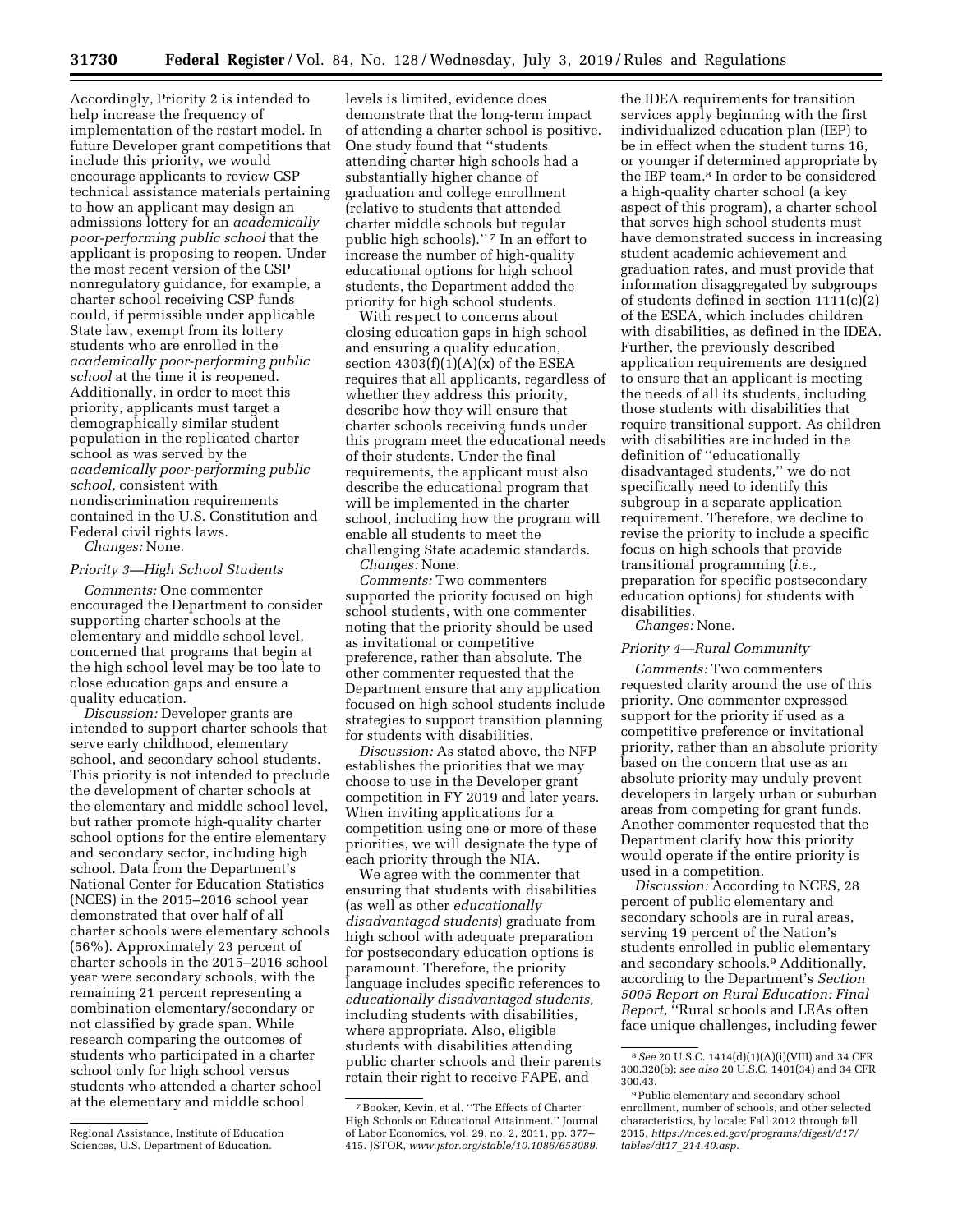career options and apprenticeship options for students, the inability to attract, train, and retain teachers and principals, and the inability to offer advanced courses that better prepare students for college and careers.'' Additionally, the report revealed that ''rural schools and LEAs often see themselves at a distinct disadvantage compared to their urban and suburban counterparts during grant competitions. While many large districts may have dedicated grant-writing staff, many rural districts (due to small staffs and frequent turnover) lack personnel with the knowledge and experience to complete complex grant applications. In addition, more often than their counterparts in other locales, rural districts lack access to reliable broadband internet access, causing additional difficulties in applying for grants, providing classroom instruction, and administering programs.'' 10 For these reasons, we are interested in prioritizing applications that seek to increase high-quality educational options in rural areas. We do not believe that use of this priority as an absolute priority would prevent urban and suburban districts from competing for funds; rather, it would allow rural applicants a comparable opportunity to compete with those with similar resources. As written, this priority gives the Department flexibility to establish an absolute or competitive preference priority for applications that propose to open a new charter school, or to replicate or expand a high-quality charter school, in a *rural community* or non-rural community, depending on the Department's policy objectives in a given year. Additionally, in a competition in which this priority is established as an absolute priority, we would expect to use both the rural and the non-rural parts of this priority in order to create two funding slates. We believe the priority is clear and, therefore, decline to revise it.

*Changes:* None.

*Proposed Priority 5—Opening a New Charter School or Replicating or Expanding a High-Quality Charter School To Serve Native American Students* 

*Comments:* Two commenters expressed support for the priority. One commenter requested clarification on the relative importance of this priority in relation to other priorities.

*Discussion:* We believe it is important to retain the flexibility to designate each priority and its importance in any given year in order to ensure that program funds are used to address the most pressing programmatic concerns for competitions in FY 2019 and later years. Therefore, in accordance with 34 CFR 75.105(c), we will designate specific priorities as invitational, competitive preference, or absolute priorities for the FY 2019 competition, and competitions in later years, through an NIA published in the **Federal Register**. *Changes:* None.

# *Proposed Priority 6—Low-Income Demographic*

*Comments:* Several commenters expressed support for the priority but suggested various refinements. Two commenters suggested that we revise the priority to require Developers to demonstrate that the schools serve a proportion of low-income students that is within a defined range of the demographics of the community that they are serving, rather than a determined percentage of *individuals from low-income families.* Another commenter suggested that if the Department uses more than one percentage, a tiered approach to competitive preference priority points be used in scoring (*e.g.,* one point for an applicant that can demonstrate its schools have at least 40 percent students who are *individuals from low-income families,* two points for an applicant that can demonstrate its schools have at least 50 percent students who are *individuals from low-income families,*  and three points for an applicant that can demonstrate its schools have at least 60 percent students who are *individuals from low-income families*).

*Discussion:* The priority is written in a manner that gives the Department flexibility to apply one, two, or all three poverty standards in a single competition. We believe it is important to retain the flexibility to designate each priority as invitational, competitive preference, or absolute and specify the point values when applicable in order to ensure that program funds are used to address the most pressing programmatic concerns for competitions in FY 2019 and later years. Therefore, in accordance with 34 CFR 75.105(c), we will designate specific priorities as invitational, competitive preference, or absolute priorities for the FY 2019 competition, and competitions in later years, through an NIA published in the **Federal Register**.

We require an applicant receiving points for this priority to maintain the same, or a substantially similar, poverty threshold throughout the life of the grant. We recognize that the percentage of students who are *individuals from low-income families* may fluctuate on an annual basis and, for this reason, believe the priority should focus on all schools operated by a Developer, when applicable, and not just the charter school being opened, replicated, or expanded as part of the grant project.

Likewise, we understand that use of community demographics may provide useful data in areas in which the district school enrollment differs considerably from the demographics of the school-age population; however, the Department must balance its interest in obtaining sufficient information to assist peer reviewers in evaluating the quality of applications with its interest in minimizing the burden on applicants. In order to meet the priority, an applicant must meet the requisite percentage of students who are *individuals from lowincome families* across all the charter schools the applicant operates or manages, and ensure that the applicant will maintain the same, or a substantially similar, percentage of such students across all of its charter schools during the grant period. In addition, applicants must establish one or more project-specific performance measures that will provide reliable information about the grantee's progress in meeting the objectives of the project. We believe these requirements will generate the necessary information to enable peer reviewers to evaluate the quality of applications without placing an undue burden on applicants. For these reasons, we decline to revise the priority in the manner suggested by the commenters.

*Changes:* None.

# *Proposed Priority 7—Single School Operators*

*Comments:* Several commenters requested clarity on the use of the single school operator priority. One commenter felt that charter school operators with multiple schools may be able to meet student needs more immediately, while two other commenters preferred that the preference be given to single school operators to allow smaller start-up schools an opportunity to demonstrate their capabilities that otherwise would not exist.

*Discussion:* The Department appreciates the opportunity to provide clarity on this priority. The single school operator priority is intended only for replication and expansion grants (CFDA 84.282E). The intent of this priority is to focus funding for replication and expansion grants under CFDA 84.282E on developers who

<sup>10</sup>U.S. Department of Education, Office of Communications and Outreach, Section 5005 Report on Rural Education: Final Report, Washington, DC, 2018, *[https://www2.ed.gov/about/](https://www2.ed.gov/about/inits/ed/rural/rural-education-report.pdf) [inits/ed/rural/rural-education-report.pdf](https://www2.ed.gov/about/inits/ed/rural/rural-education-report.pdf)*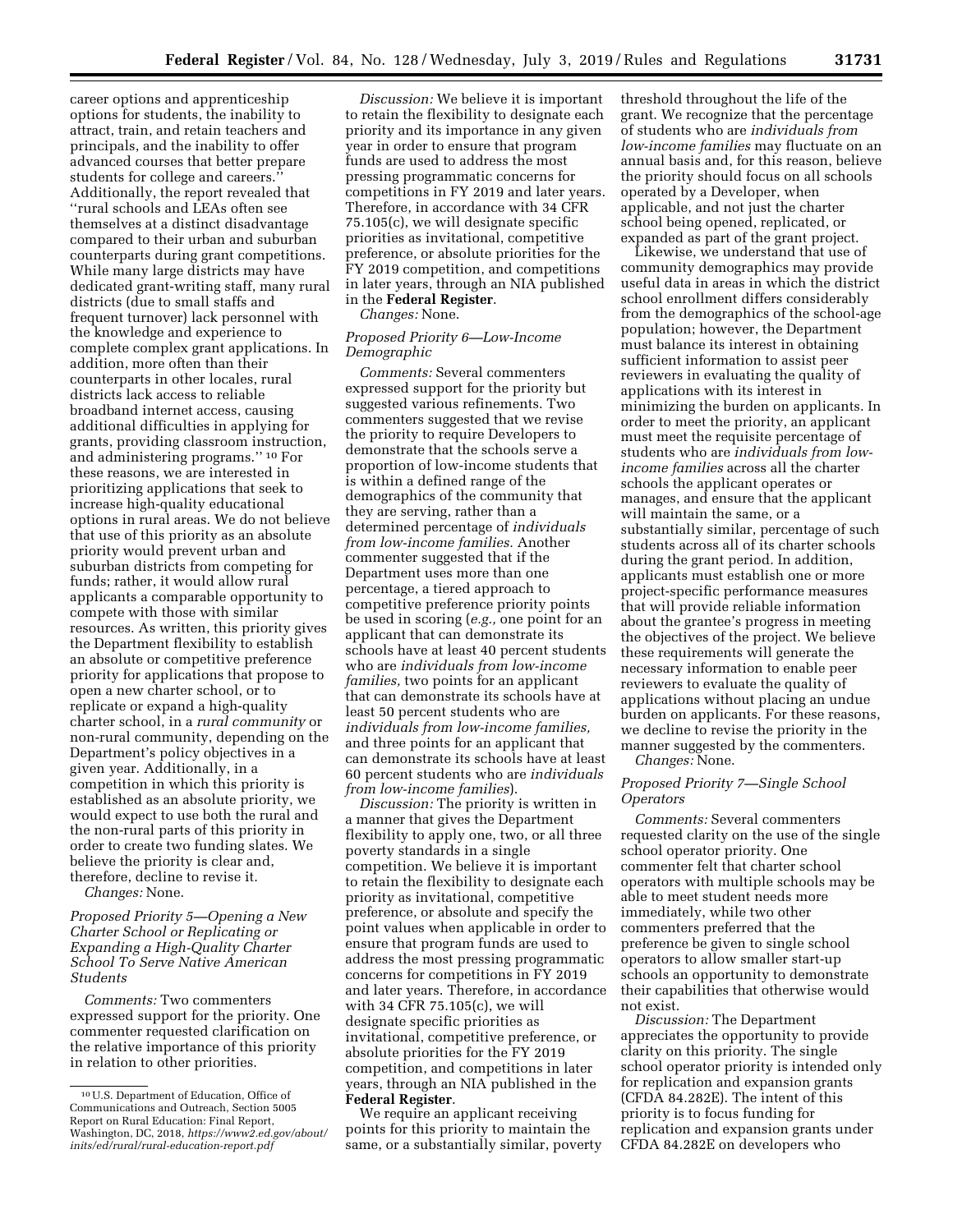currently operate a single school, considering the availability of funds for replication and expansion for entities that operate more than one school under the CMO grant competition. This priority, by itself, is not intended to assess quality with respect to the size of the applicant. In any year in which we announce a competition, we will select a combination of priorities, requirements, and selection criteria that meet the requirements of the Developer grant program and are aligned with the Secretary's policy objectives. Generally, the single-school priority as it relates to CFDA 84.282E and the novice priority in 34 CFR 75.225 as it relates to CFDA 84.282B are intended to encourage applications from novice applicants within the parameters of each grant program.

*Changes:* None.

# *Requirements*

*Comments:* One commenter urged the Department to ensure that any grantee using a weighted lottery meet all relevant statutory requirements and suggested that we ensure that any weighted lotteries are designed to enroll students with disabilities in proportion to the enrollment of such students in neighboring schools.

*Discussion:* As stated above, under section 4303(c)(3) of the ESEA, charter schools receiving funds under a Developer grant may use ''a weighted lottery to give slightly better chances for admission to all, or a subset of, *educationally disadvantaged students,*'' so long as weighted lotteries in favor of such students are not prohibited under State law and are not used to create schools that would serve a particular group of students exclusively. In addition, as described in the January 2014 CSP Nonregulatory Guidance, the Department strongly encourages charter schools to use weighted lotteries as part of a broader strategy of outreach, recruitment, and retention for all students, including *educationally disadvantaged students.* 

To help ensure compliance with the weighted lottery requirement, an applicant must describe its lottery and enrollment procedures, including how any weighted lottery complies with section  $4303(c)(3)(A)$  of the ESEA. As such, the Department believes it has taken steps to ensure compliance with this requirement and declines to expand on the statutory requirements for weighted lotteries as they apply to Developer grants. The Department does believe, however, that modifying the application requirements related to lottery and enrollment procedures, including weighted lotteries, to be a

separate and distinct element would add clarity regarding the statutory requirement on weighted lotteries.

*Changes:* To provide clarity regarding the statutory requirement on the use of weighted lotteries, we modified the application requirements to include a separate application requirement focused on lottery and enrollment procedures. Specifically, we separated proposed requirement (c) into two distinct requirements—(c) and (d). While Final Requirement (c) requires an applicant to address how it will ensure the charter school that receives funding will recruit, enroll, and retain educationally disadvantaged students, Final Requirement (d) requires an applicant to address the lottery itself, including how the weighted lottery (if used) complies with section 4303(c)(3)(A) of the ESEA.

*Comments:* One commenter urged the Department to clarify through these final priorities, requirements, definitions, and selection criteria that applicants proposing to open or expand virtual/online charter schools must ensure that all students, particularly students with disabilities, can access virtual and online content. The commenter requested that we require all virtual public schools, including virtual charter schools, to demonstrate compliance with the Web Content Accessibility Guidelines (WCAG).

*Discussion:* Section 4310(2)(G) of the ESEA requires charter schools receiving CSP funds to comply with various laws, including Section 504, the ADA, and Part B of IDEA. Thus, consistent with the requirements in Section 504 and Title II of the ADA, virtual charter schools must ensure that all content is accessible to students with disabilities enrolled in the school as well as prospective students with disabilities and parents or guardians. Similarly, like other local educational agencies (LEAs), public charter schools that operate as LEAs under State law, including virtual charter school LEAs and LEAs that include virtual charter schools among their public schools, must ensure that eligible students with disabilities enrolled in these schools receive FAPE in accordance with the requirements of Part B of the IDEA.<sup>11</sup> To meet this obligation, these schools must provide instructional materials to students with

disabilities in accessible formats, in accordance with the requirements of Part B of the IDEA, consistent with the requirements in Section 504 and Title II of the ADA. If web-based instruction or online instructional platforms are used, these schools must ensure that the information provided through those sources is accessible to students with disabilities, consistent with the requirements in Part B of the IDEA, Section 504, and Title II of the ADA. Because these requirements are already established by Federal law, we decline to revise these final priorities, requirements, definitions, or selection criteria.

Further, while we understand that WCAG is designed to make web content accessible to a wide range of individuals with disabilities and that demonstrating compliance with WCAG is a widely accepted method for public schools, including virtual public charter schools, to meet the obligations discussed above, the Department does not require grantees to adopt a particular standard to ensure accessibility of web content or online platforms to meet their obligations under Section 504 or Title II of the ADA.

*Changes:* None.

### *Definitions*

*Comments:* One commenter asked the Department to reconsider the proposed definition of ''rural community,'' raising concerns that our use of the Small Rural School Achievement (SRSA) program and the Rural and Low-Income School (RLIS) determinations could potentially restrict otherwise eligible applicants. The commenter additionally encouraged the Department to use consistent definitions across all Department grant programs to the extent possible.

*Discussion:* We consulted with other programs across the Department, including the Rural Education Achievement Program (REAP) and the Education Innovation Research (EIR) program, and obtained additional data on updated methods to determine geographic boundary assignments. After discussions, we agree that there is an opportunity to improve the definition of ''rural community'' as well as align it with other agency programs. The EIR program uses locale classifications pulled from the NCES Education Demographic and Geographic Estimates (EDGE) program, which has categorized the United States into four types of areas: City, Suburban, Town, and Rural. These areas are further categorized as Fringe, Distant, or Remote based on distance from a major urban cluster. We believe that use of NCES EDGE data will be a more accurate method of

<sup>&</sup>lt;sup>11</sup> Students with disabilities attending public charter schools and their parents retain all rights under Part B of the IDEA. Further, charter schools that operate as LEAs under State law, as well as LEAs that include charter schools among their public schools, are responsible for ensuring that the requirements of Part B of the IDEA are met, unless State law assigns that responsibility to some other entity. *See* 34 CFR 300.209.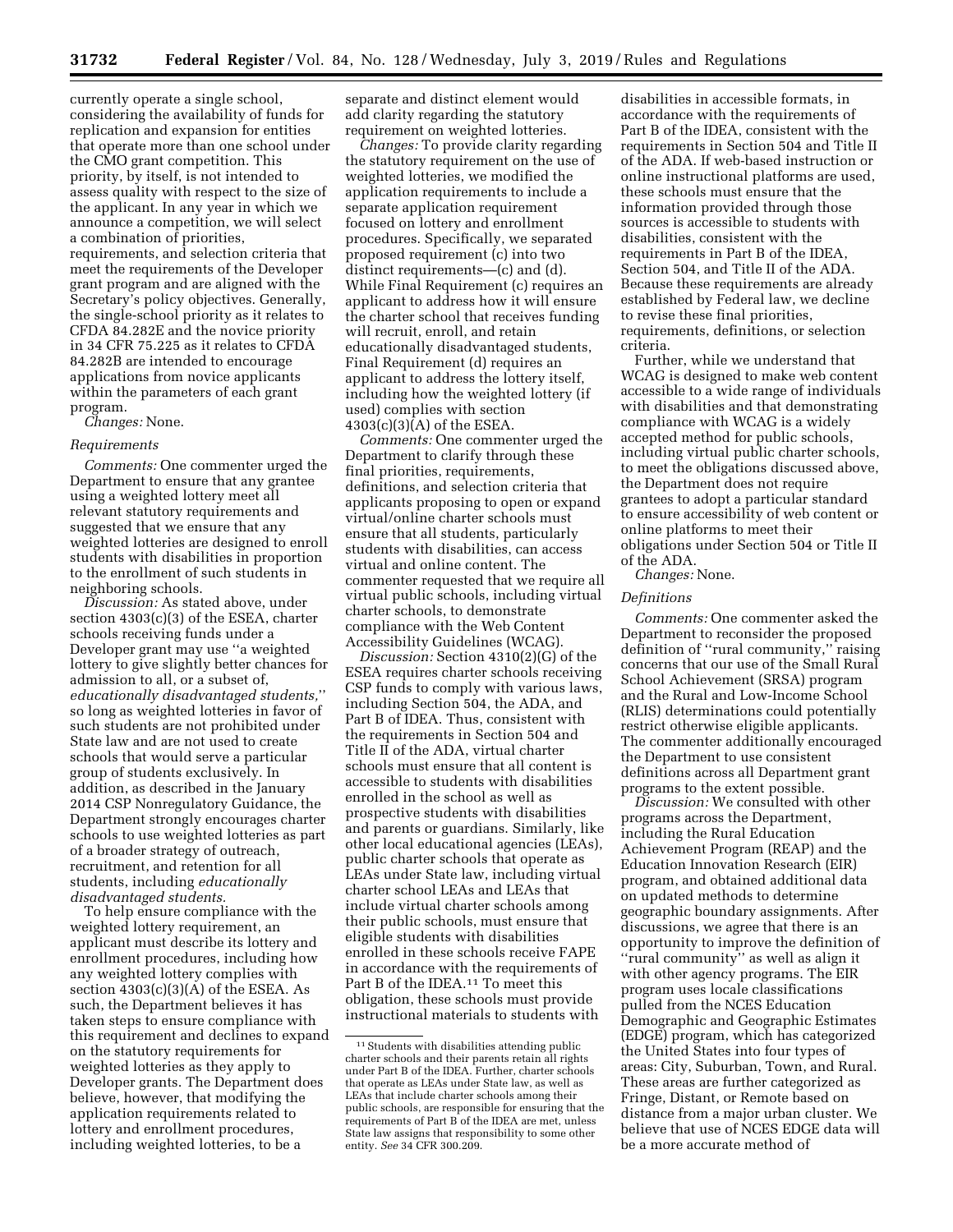determining a locale classification and will remove restrictions for applicants opening schools in areas that would otherwise have been eligible to meet the definition of ''rural community.'' Accordingly, the Department will revise our definition to align more closely with the one used in the EIR program. The revised definition is more flexible than the previous definition, may allow for additional applicants to meet any proposed priorities associated with the definition, and takes advantage of an opportunity to improve a definition through the public feedback process.

*Changes:* We have revised the definition of ''rural community'' to be a community served by one or more LEAs (a) with a locale code of 32, 33, 41, 42, or 43; or (b) that include a majority of schools with a locale code of 32, 33, 41, 42, or 43. The revised definition notes that applicants are encouraged to retrieve locale codes from the NCES School District search tool (*[https://](https://nces.ed.gov/ccd/districtsearch/) [nces.ed.gov/ccd/districtsearch/](https://nces.ed.gov/ccd/districtsearch/)*), to look up an LEA individually to retrieve locale codes, and Public School search tool (*[https://nces.ed.gov/ccd/](https://nces.ed.gov/ccd/schoolsearch/) [schoolsearch/](https://nces.ed.gov/ccd/schoolsearch/)*), to look up individual schools and retrieve locale codes.

# *Selection Criteria*

*Comments:* One commenter expressed strong support for the selection criteria, specifically *Selection Criterion (b)— Significance of contribution in assisting educationally disadvantaged students*  and *Selection Criterion (c)—Quality of the continuation plan.* Another commenter shared support for use of *Selection Criterion (a)—Quality of the eligible applicant* and the distinction that it is only for applicants under CFDA 84.282E. A third commenter expressed support for all three selection criteria but requested that the Department weigh the selection criteria in such a way that an applicant would be unable to receive a grant award if they receive inadequate scores on these criteria.

*Discussion:* We appreciate the commenters' support for the various selection criteria and the opportunity to provide clarification. First, it should be noted that *Selection Criterion (a)— Quality of the eligible applicant,* is intended only for replication and expansion grants (CFDA 84.282E). In addition, two major purposes of the CSP are to expand educational opportunities for *educationally disadvantaged students* and to assist such students in meeting State academic content and performance standards. The final selection criteria (a) and (b) enable the Department to evaluate the quality of an

application with respect to achieving these two objectives.

Furthermore, the maximum possible score for addressing each selection criterion will be indicated in the NIA. The rank order list for applicants will be generated based on the average raw score each application receives on the selection criteria and the average number of competitive preference priority points the application receives. The maximum possible score an application will be able to receive will be based on the selection criteria and the competitive preference points assigned to the application. Each application's total score for the selection criteria will be calculated, and the competitive preference priority points assigned to the application will be added to each application's score, as appropriate. A rank order list will be prepared, based on the resulting scores.

*Changes:* None.

## **Final Priorities**

# *Priority 1—Spurring Investment in Opportunity Zones*

Under this priority, an applicant must address one or both of the following priority areas:

(a) Propose to open a new charter school or to replicate or expand a highquality charter school in a qualified opportunity zone as designated by the Secretary of the Treasury under section 1400Z–1 of the Internal Revenue Code, as amended by the Tax Cuts and Jobs Act (Pub. L. 115–97).

(b) Provide evidence in its application that it has received or will receive an investment from a qualified opportunity fund under section 1400Z–2 of the Internal Revenue Code, as amended by the Tax Cuts and Jobs Act, for one or more of the following, as needed to open or to replicate or expand the school:

(1) The acquisition (by purchase, lease, donation, or otherwise) of an interest (including an interest held by a third party for the benefit of the school) in improved or unimproved real property;

(2) The construction of new facilities, or the renovation, repair, or alteration of existing facilities;

(3) The predevelopment costs required to assess sites for purposes of subparagraph (1) or (2); and

(4) The acquisition of other tangible property.

In addressing paragraph (a) of this priority, an applicant must provide the census tract number of the qualified opportunity zone in which it proposes to open a new charter school or replicate or expand a high-quality

charter school. A list of qualified opportunity zones, with census tract numbers, is available at *[www.cdfifund.gov/Pages/Opportunity-](http://www.cdfifund.gov/Pages/Opportunity-Zones.aspx)[Zones.aspx.](http://www.cdfifund.gov/Pages/Opportunity-Zones.aspx)* 

In addressing paragraph (b) of this priority, an applicant must identify the qualified opportunity fund from which it has received or will receive financial assistance. The Department may, at its discretion, give applicants additional time to provide evidence of such assistance after the deadline for transmittal of applications. If the Department elects to give applicants additional time, we will announce in the NIA the deadline by which such evidence must be provided.

# *Priority 2—Reopening Academically Poor-Performing Public Schools as Charter Schools*

Under this priority, applicants must: (a) Demonstrate past success working with one or more *academically poorperforming public schools* or schools that previously were designated as persistently lowest-achieving schools or priority schools under the former School Improvement Grant program or in States that exercised ESEA flexibility, respectively, under the ESEA, as amended by the No Child Left Behind Act of 2001 (NCLB), including but not limited to direct experience reopening *academically poor-performing public schools* as charter schools; and

(b) Propose to use grant funds under this program to reopen an *academically poor-performing public school* as a charter school during the project period by:

(1) Replicating a high-quality charter school based on a successful charter school model for which the applicant has provided evidence of success; and

(2) Targeting a demographically similar student population in the replicated charter school as was served by the *academically poor-performing public school,* consistent with nondiscrimination requirements contained in the U.S. Constitution and Federal civil rights laws.

## *Priority 3—High School Students*

(a) Under this priority, applicants must propose to:

(1) Open a new charter school or replicate or expand a high-quality charter school to serve high school students, including *educationally disadvantaged students;* 

(2) Prepare students, including *educationally disadvantaged students,*  in that school for enrollment in postsecondary education institutions through activities such as, but not limited to, accelerated learning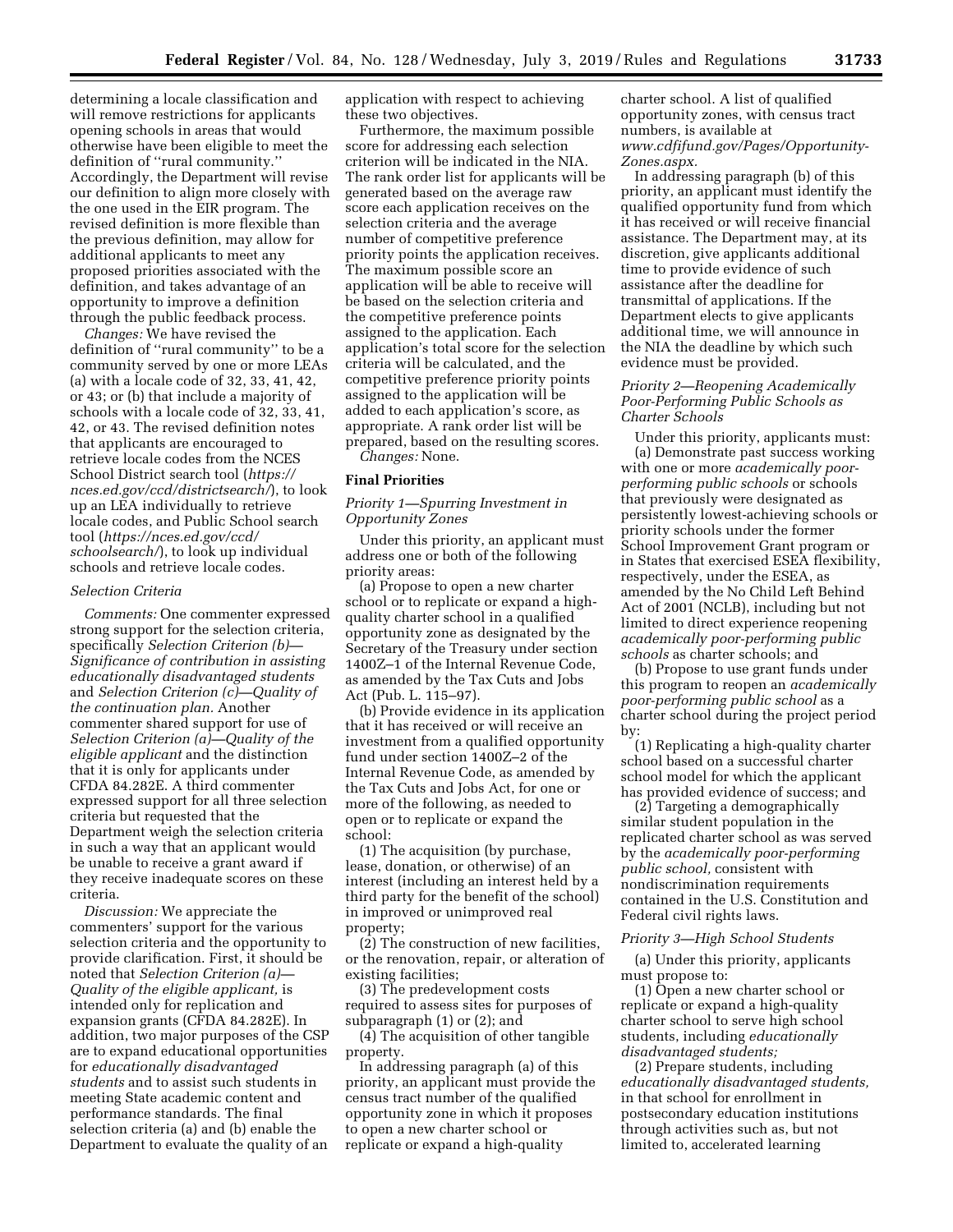programs (including Advanced Placement and International Baccalaureate courses and programs, dual or concurrent enrollment programs, and early college high schools), college counseling, career and technical education programs, career counseling, internships, work-based learning programs (such as apprenticeships), assisting students in the college admissions and financial aid application processes, and preparing students to take standardized college admissions tests; and

(3) Provide support for students, including *educationally disadvantaged students,* who graduate from that school and enroll in postsecondary education institutions in persisting in, and attaining a degree or certificate from, such institutions, through activities such as, but not limited to, mentorships, ongoing assistance with the financial aid application process, and establishing or strengthening peer support systems for such students attending the same institution.

(b) Applicants must propose one or more project-specific performance measures, including aligned leading indicators or other interim milestones, that will provide valid and reliable information about the applicant's progress in preparing students, including *educationally disadvantaged students,* for enrollment in postsecondary education institutions and in supporting those students in persisting in and attaining a degree or certificate from such institutions. An applicant addressing this priority and receiving a Developer grant must provide data that are responsive to the measure(s), including performance targets, in its annual performance reports to the Department.

(c) For purposes of this priority, postsecondary education institutions include institutions of higher education, as defined in section 8101(29) of the ESEA, and one-year training programs that meet the requirements of section 101(b)(1) of the Higher Education Act of 1965, as amended (HEA).

#### *Priority 4—Rural Community*

Under this priority, applicants must propose to open a new charter school or to replicate or expand a high-quality charter school in one of the following:

(a) A rural community.

(b) A community that is not a rural community.

# *Priority 5—Opening a New Charter School or Replicating or Expanding a High-Quality Charter School To Serve Native American Students*

Under this priority, applicants must:

(a) Propose to open a new charter school, or replicate or expand a highquality charter school, that—

(1) Utilizes targeted outreach and recruitment in order to serve a high proportion of *Native American* students, consistent with nondiscrimination requirements contained in the U.S. Constitution and Federal civil rights laws;

(2) Has a mission and focus that will address the unique educational needs of *Native American* students, such as through the use of instructional programs and teaching methods that reflect and preserve *Native American language,* culture, and history; and

(3) Has or will have a governing board with a substantial percentage of members who are members of *Indian Tribes* or *Native American organizations*  located within the area to be served by the new, replicated, or expanded charter school;

(b) Submit a letter of support from at least one *Indian Tribe* or *Native American organization* located within the area to be served by the new, replicated, or expanded charter school; and

(c) Meaningfully collaborate with the *Indian Tribe(s)* or *Native American organization(s)* from which the applicant has received a letter of support in a timely, active, and ongoing manner with respect to the development and implementation of the educational program at the charter school.

#### *Priority 6—Low-Income Demographic*

Under this priority, applicants must demonstrate one of the following:

(a) That at least 40 percent of the students across all of the charter schools the applicant operates or manages are *individuals from low-income families,*  and that the applicant will maintain the same, or a substantially similar, percentage of such students across all of its charter schools during the grant period.

(b) That at least 50 percent of the students across all of the charter schools the applicant operates or manages are *individuals from low-income families,*  and that the applicant will maintain the same, or a substantially similar, percentage of such students across all of its charter schools during the grant period.

(c) That at least 60 percent of the students across all of the charter schools the applicant operates or manages are *individuals from low-income families,*  and that the applicant will maintain the same, or a substantially similar, percentage of such students across all of its charter schools during the grant period.

### *Priority 7—Single School Operators*

Under this priority, applicants must provide evidence of one or more of the following:

(a) The applicant currently operates one, and only one, charter school.

(b) The applicant currently operates more than one charter school.

# *Priority 8—Promoting Diversity*

Under this priority, applicants must propose to open a new charter school, or replicate or expand a high-quality charter school, that has an intentional focus on recruiting students from socioeconomically diverse backgrounds and maintaining socioeconomically diverse student bodies in those charter schools.

#### *Types of Priorities*

When inviting applications for a competition using one or more priorities, we designate the type of each priority as invitational, competitive preference, or absolute through a notice in the **Federal Register**. The effect of each type of priority follows:

*Absolute priority:* Under an absolute priority, we consider only applications that meet the priority (34 CFR 75.105(c)(3)).

*Competitive preference priority:*  Under a competitive preference priority, we give competitive preference to an application by (1) awarding additional points, depending on the extent to which the application meets the priority (34 CFR 75.105(c)(2)(i)); or (2) selecting an application that meets the priority over an application of comparable merit that does not meet the priority (34 CFR 75.105(c)(2)(ii)).

*Invitational priority:* Under an invitational priority, we are particularly interested in applications that meet the priority. However, we do not give an application that meets the priority a preference over other applications (34 CFR 75.105(c)(1)).

#### **Final Requirements**

*Application Requirements:*  Applicants for funds under this program must address one or more of the following application requirements:

(a) Describe the applicant's objectives in running a quality charter school program and how the program will be carried out.

(b) Describe the educational program that the applicant will implement in the charter school receiving funding under this program, including—

(1) Information on how the program will enable all students to meet the challenging State academic standards;

(2) The grade levels or ages of students who will be served; and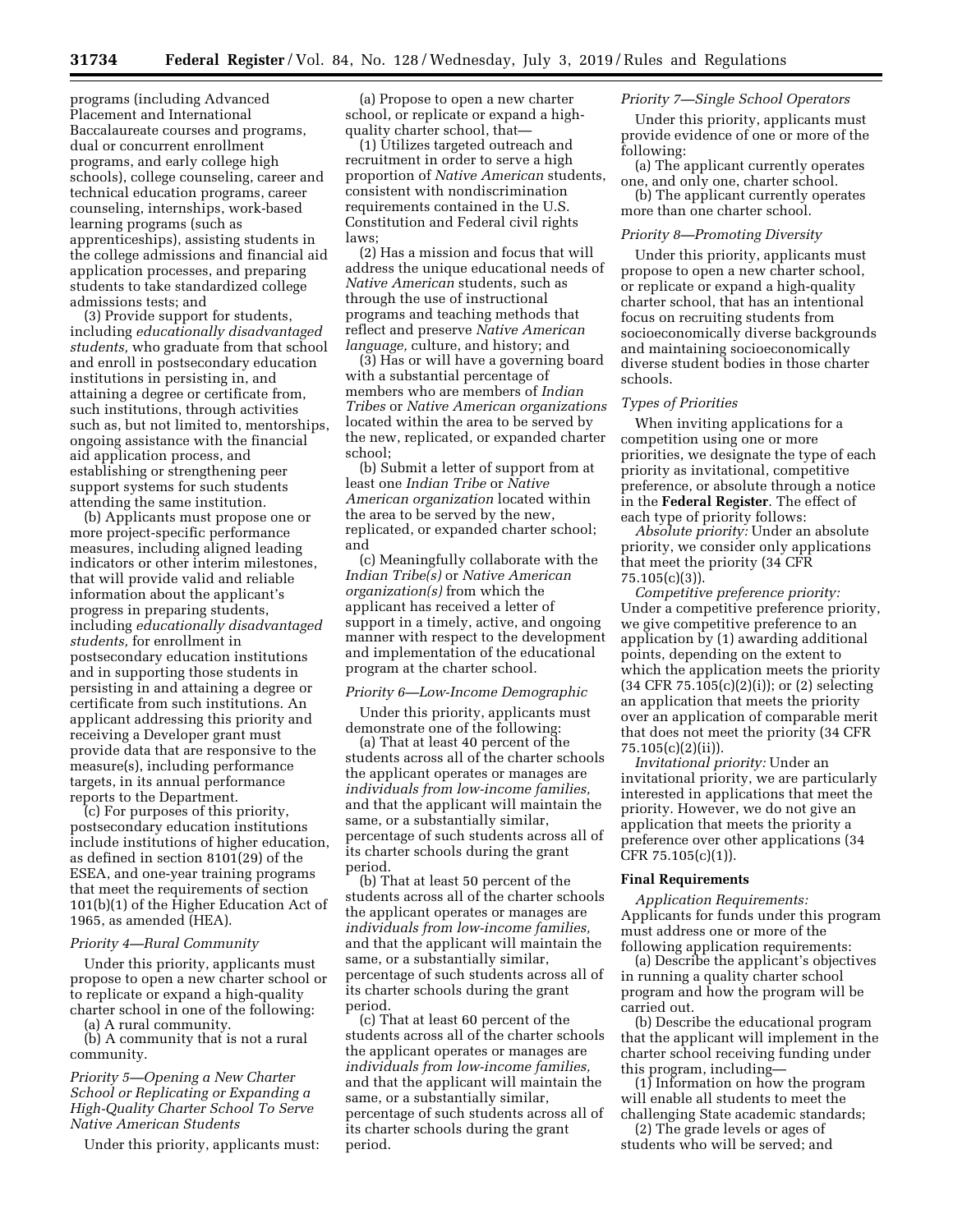(3) The instructional practices that will be used.

(c) Describe how the applicant will ensure that the charter school that will receive funds will recruit, enroll, and retain students, including *educationally disadvantaged students,* which include children with disabilities and English learners.

(d) Describe the lottery and enrollment procedures that the applicant will use for the charter school if more students apply for admission than can be accommodated and, if the applicant proposes to use a weighted lottery, how the weighted lottery complies with section 4303(c)(3)(A) of the ESEA.

(e) Provide a complete logic model (as defined in 34 CFR 77.1) for the grant project. The logic model must include the applicant's objectives for implementing a new charter school or replicating or expanding a high-quality charter school with funding under this competition.

(f) Provide a budget narrative, aligned with the activities, target grant project outputs, and outcomes described in the logic model, that outlines how grant funds will be expended to carry out planned activities.

(g) If the applicant proposes to open a new charter school (CFDA number 84.282B) or proposes to replicate or expand a high-quality charter school (CFDA number 84.282E) that provides a single-sex educational program, demonstrate that the proposed singlesex educational programs are in compliance with title IX of the Education Amendments of 1972 (20 U.S.C. 1681, *et seq.*) (''Title IX'') and its implementing regulations, including 34 CFR 106.34.

(h) Provide the applicant's most recent available independently audited financial statements prepared in accordance with generally accepted accounting principles.

(i) For each charter school currently operated or managed by applicants under CFDA 84.282E for replication and expansion, provide—

(1) Information that demonstrates that the school is treated as a separate school by its authorized public chartering agency and the State, including for purposes of accountability and reporting under title I, part A of the ESEA;

(2) Student assessment results for all students and for each subgroup of students described in section 1111(c)(2) of the ESEA;

(3) Attendance and student retention rates for the most recently completed school year and, if applicable, the most recent available four-year adjusted cohort graduation rates and extendedyear adjusted cohort graduation rates; and

(4) Information on any significant compliance and management issues encountered within the last three school years by the existing charter school being operated or managed by the eligible entity, including in the areas of student safety and finance.

(j) Provide—

(1) A request and justification for waivers of any Federal statutory or regulatory provisions that the eligible entity believes are necessary for the successful operation of the charter school to be opened or to be replicated or expanded; and

(2) A description of any State or local rules, generally applicable to public schools, that will be waived or otherwise not apply to the school that will receive funds.

(k) Describe how each school that will receive funds meets the definition of charter school under section 4310(2) of the ESEA.

*Eligibility:* Eligibility for a grant under this competition is limited to charter school developers in States that do not currently have a CSP State Entity grant (CFDA number 84.282A) under the ESEA. Eligibility in a State with a CSP State Educational Agency (SEA) grant (CFDA 84.282A) under the ESEA, as amended by NCLB, is limited to grants for replication and expansion 12 (CFDA 84.282E) and only if the Department has not approved an amendment to the SEA's approved grant application authorizing the SEA to make subgrants for replication and expansion.13

*Funding Restriction:* An applicant may propose to support only one charter school per grant application.

## **Final Definitions**

*Academically poor-performing public school* means:

(a) A school identified by the State for comprehensive support and improvement under section 1111(c)(4)(D)(i) of the ESEA; or

(b) A public school otherwise identified by the State or, in the case of a charter school, its authorized public chartering agency, as similarly academically poor-performing.

*Educationally disadvantaged student*  means a student in one or more of the categories described in section 1115(c)(2) of the ESEA, which include children who are economically disadvantaged, children with

disabilities, migrant students, English learners, neglected or delinquent students, homeless students, and students who are in foster care.

*High proportion,* when used to refer to *Native American* students, means a factspecific, case-by-case determination based upon the unique circumstances of a particular charter school or proposed charter school. The Secretary considers ''high proportion'' to include a majority of *Native American* students. In addition, the Secretary may determine that less than a majority of *Native American* students constitutes a ''high proportion'' based on the unique circumstances of a particular charter school or proposed charter school, as described in the application for funds.

*Indian Tribe* means a federallyrecognized or a State-recognized Tribe.

*Individual from a low-income family*  means an individual who is determined by a State educational agency or local educational agency to be a child from a low-income family on the basis of (a) data used by the Secretary to determine allocations under section 1124 of the ESEA, (b) data on children eligible for free or reduced-price lunches under the Richard B. Russell National School Lunch Act, (c) data on children in families receiving assistance under part A of title IV of the Social Security Act, (d) data on children eligible to receive medical assistance under the Medicaid program under title XIX of the Social Security Act, or (e) an alternate method that combines or extrapolates from the data in items (a) through (d) of this definition.

*Institution of higher education* means an educational institution in any State that—

(a) Admits as regular students only persons having a certificate of graduation from a school providing secondary education, or the recognized equivalent of such a certificate, or persons who meet the requirements of section 484(d) of the HEA;

(b) Is legally authorized within such State to provide a program of education beyond secondary education;

(c) Provides an educational program for which the institution awards a bachelor's degree or provides not less than a 2-year program that is acceptable for full credit toward such a degree, or awards a degree that is acceptable for admission to a graduate or professional degree program, subject to review and approval by the Secretary;

(d) Is a public or other nonprofit institution; and

(e) Is accredited by a nationally recognized accrediting agency or association, or if not so accredited, is an institution that has been granted

<sup>12</sup>The list of eligible States will be included in the NIA for this competition and will be updated at the time of publication of that notice.

<sup>13</sup>The list of these States will be included in the NIA for this competition and will be updated at the time of publication of that notice.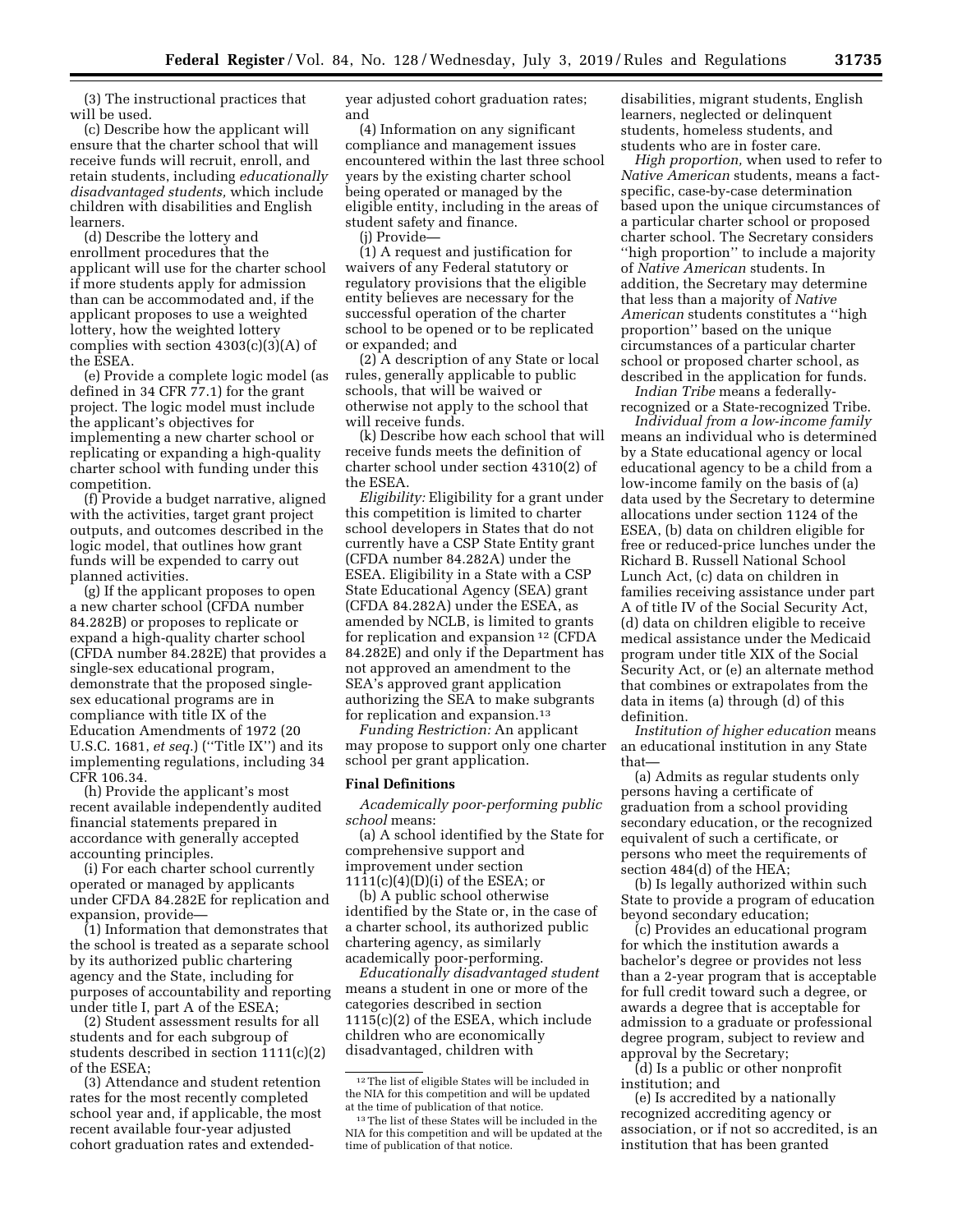preaccreditation status by such an agency or association that has been recognized by the Secretary for the granting of preaccreditation status, and the Secretary has determined that there is satisfactory assurance that the institution will meet the accreditation standards of such an agency or association within a reasonable time.

*Native American* means an Indian (including an Alaska Native), as defined in section 6132(b)(2) of the ESEA, Native Hawaiian, or Native American Pacific Islander.

*Native American language* means the historical, traditional languages spoken by *Native Americans.* 

*Native American organization* means an organization that—

(a) Is legally established—

(1) By Tribal or inter-Tribal charter or in accordance with State or Tribal law; and

(2) With appropriate constitution, bylaws, or articles of incorporation;

(b) Includes in its purposes the promotion of the education of *Native Americans;* 

(c) Is controlled by a governing board, the majority of which is *Native American;* 

(d) If located on an Indian reservation, operates with the sanction or by charter of the governing body of that reservation;

(e) Is neither an organization or subdivision of, nor under the direct control of, any *institution of higher education;* and

(f) Is not an agency of State or local government.

*Rural community* is a community served by one or more local educational agencies (LEAs) (a) with a locale code of 32, 33, 41, 42, or 43; or (b) that include a majority of schools with a locale code of 32, 33, 41, 42, or 43. Applicants are encouraged to retrieve locale codes from the National Center for Education Statistics School District search tool (*<https://nces.ed.gov/ccd/districtsearch/>*), where LEAs can be looked up individually to retrieve locale codes, and Public School search tool (*[https://](https://nces.ed.gov/ccd/schoolsearch/)  [nces.ed.gov/ccd/schoolsearch/](https://nces.ed.gov/ccd/schoolsearch/)*), where individual schools can be looked up to retrieve locale codes.

### **Final Selection Criteria**

(a) *Quality of the eligible applicant.*  In determining the quality of the eligible applicant, the Secretary considers one or more of the following factors:

(1) The extent to which the academic achievement results (including annual student performance on statewide assessments and annual student attendance and retention rates and,

where applicable and available, student academic growth, high school graduation rates, postsecondary enrollment and persistence rates, including in college or career training programs, employment rates, earnings, and other academic outcomes) for *educationally disadvantaged students*  served by the charter school(s) operated or managed by the applicant have exceeded the average academic achievement results for such students served by other public schools in the State.

(2) The extent to which one or more charter schools operated or managed by the applicant have closed; have had a charter revoked due to noncompliance with statutory or regulatory requirements; or have had their affiliation with the applicant revoked or terminated, including through voluntary disaffiliation.

(3) The extent to which one or more charter schools operated or managed by the applicant have had any significant issues in the area of financial or operational management or student safety, or have otherwise experienced significant problems with statutory or regulatory compliance that could lead to revocation of the school's charter.

(4) The extent to which the schools operated or managed by the applicant demonstrate strong results on measurable outcomes in non-academic areas such as, but not limited to, parent satisfaction, school climate, student mental health, civic engagement, and crime prevention and reduction.

(b) *Significance of contribution in assisting educationally disadvantaged students.* 

In determining the significance of the contribution the proposed project will make in expanding educational opportunity for *educationally disadvantaged students* and enabling those students to meet challenging State academic standards, the Secretary considers the quality of the plan to ensure that the charter school the applicant proposes to open, replicate, or expand will recruit, enroll, and effectively serve *educationally disadvantaged students,* which include children with disabilities and English learners.

(c) *Quality of the continuation plan.* 

In determining the quality of the continuation plan, the Secretary considers the extent to which the eligible applicant is prepared to continue to operate the charter school that would receive grant funds in a manner consistent with the eligible applicant's application once the grant funds under this program are no longer available.

This document does not preclude us from proposing additional priorities, requirements, definitions, or selection criteria, subject to meeting applicable rulemaking requirements.

*Note:* This document does *not* solicit applications. In any year in which we choose to use one or more of these priorities, requirements, definitions, and selection criteria, we invite applications through a notice in the **Federal Register**.

### **Executive Orders 12866, 13563, and 13771**

### *Regulatory Impact Analysis*

Under Executive Order 12866, it must be determined whether this regulatory action is ''significant'' and, therefore, subject to the requirements of the Executive order and subject to review by the Office of Management and Budget (OMB). Section 3(f) of Executive Order 12866 defines a ''significant regulatory action'' as an action likely to result in a rule that may—

(1) Have an annual effect on the economy of \$100 million or more, or adversely affect a sector of the economy, productivity, competition, jobs, the environment, public health or safety, or State, local, or Tribal governments or communities in a material way (also referred to as an ''economically significant'' rule);

(2) Create serious inconsistency or otherwise interfere with an action taken or planned by another agency;

(3) Materially alter the budgetary impacts of entitlement grants, user fees, or loan programs or the rights and obligations of recipients thereof; or

(4) Raise novel legal or policy issues arising out of legal mandates, the President's priorities, or the principles stated in the Executive order. This final regulatory action is not a significant regulatory action subject to review by OMB under section 3(f) of Executive Order 12866. Pursuant to the Congressional Review Act (5 U.S.C. 801 *et seq.*), the Office of Information and Regulatory Affairs designated this rule as not a ''major rule,'' as defined by 5 U.S.C. 804(2).

Under Executive Order 13771, for each new rule that the Department proposes for notice and comment or otherwise promulgates that is a significant regulatory action under Executive Order 12866, and that imposes total costs greater than zero, it must identify two deregulatory actions. For Fiscal Year 2019, any new incremental costs associated with a new regulation must be fully offset by the elimination of existing costs through deregulatory actions. Because the proposed regulatory action is not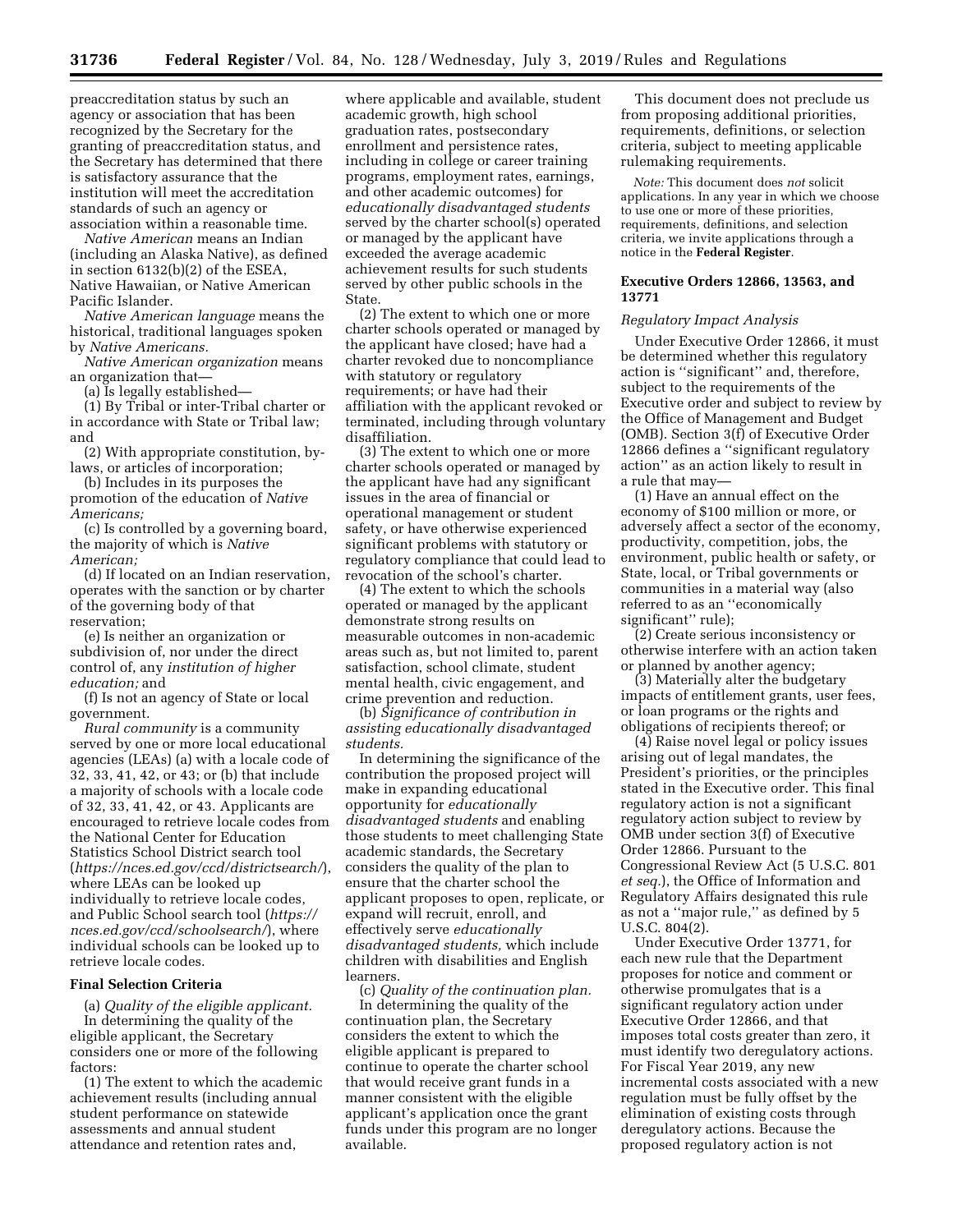significant, the requirements of Executive Order 13771 do not apply.

We have also reviewed this final regulatory action under Executive Order 13563, which supplements and explicitly reaffirms the principles, structures, and definitions governing regulatory review established in Executive Order 12866. To the extent permitted by law, Executive Order 13563 requires that an agency—

(1) Propose or adopt regulations only upon a reasoned determination that their benefits justify their costs (recognizing that some benefits and costs are difficult to quantify);

(2) Tailor its regulations to impose the least burden on society, consistent with obtaining regulatory objectives and taking into account—among other things and to the extent practicable—the costs of cumulative regulations;

(3) In choosing among alternative regulatory approaches, select those approaches that maximize net benefits (including potential economic, environmental, public health and safety, and other advantages; distributive impacts; and equity);

(4) To the extent feasible, specify performance objectives, rather than the behavior or manner of compliance a regulated entity must adopt; and

(5) Identify and assess available alternatives to direct regulation, including economic incentives—such as user fees or marketable permits—to encourage the desired behavior, or provide information that enables the public to make choices.

Executive Order 13563 also requires an agency ''to use the best available techniques to quantify anticipated present and future benefits and costs as accurately as possible.'' The Office of Information and Regulatory Affairs of OMB has emphasized that these techniques may include ''identifying changing future compliance costs that might result from technological innovation or anticipated behavioral changes.''

We are issuing these final priorities, requirements, definitions, and selection criteria only on a reasoned determination that their benefits justify their costs. In choosing among alternative regulatory approaches, we selected those approaches that maximize net benefits. Based on the analysis that follows, the Department believes that this regulatory action is consistent with the principles in Executive Order 13563.

We also have determined that this regulatory action does not unduly interfere with State, local, and Tribal governments in the exercise of their governmental functions.

In accordance with these Executive orders, the Department has assessed the potential costs and benefits, both quantitative and qualitative, of this regulatory action. The potential costs are those resulting from statutory requirements and those we have determined as necessary for administering the Department's programs and activities.

### *Discussion of Potential Costs and Benefits*

The Department believes that this regulatory action does not impose significant costs on eligible entities, whose participation in this program is voluntary. While this action does impose some requirements on participating Developers that are costbearing, the Department expects that applicants for this program will include in their proposed budgets a request for funds to support compliance with such cost-bearing requirements. Therefore, costs associated with meeting these requirements are, in the Department's estimation, minimal.

This regulatory action strengthens accountability for the use of Federal funds by helping to ensure that the Department selects for CSP grants the Developers that are most capable of expanding the number of high-quality charter schools available to our Nation's students, consistent with a major purpose of the CSP as described in section 4301(3) of the ESEA. The Department believes that these benefits to the Federal government outweigh the costs associated with this action.

#### *Regulatory Alternatives Considered*

The Department believes that the priorities, requirements, definitions, and selection criteria are needed to administer the program effectively. As an alternative to the selection criteria announced in this document, the Department could choose from among the general selection criteria in 34 CFR 75.210. We do not believe that these criteria provide a sufficient basis on which to evaluate the quality of applications. In particular, the criteria do not sufficiently enable the Department to assess an applicant's past performance with respect to the operation of high-quality charter schools or with respect to compliance issues that the applicant has encountered.

#### *Paperwork Reduction Act of 1995*

The final priorities, requirements, and selection criteria contain information collection requirements that are approved by OMB under OMB control number 1894–0006; the final priorities, requirements, and selection criteria do

not affect the currently approved data collection.

*Regulatory Flexibility Act Certification:* The Secretary certifies that this proposed regulatory action would not have a significant economic impact on a substantial number of small entities. The U.S. Small Business Administration (SBA) Size Standards define proprietary institutions as small businesses if they are independently owned and operated, are not dominant in their field of operation, and have total annual revenue below \$7,000,000. Nonprofit institutions are defined as small entities if they are independently owned and operated and not dominant in their field of operation. Public institutions are defined as small organizations if they are operated by a government overseeing a population below 50,000.

Participation in this program is voluntary and limited to charter school developers seeking funds to help open a new charter school or replicate or expand a high-quality charter. The Department anticipates that approximately 50 developers will apply for Developer grants in a given year and estimates that approximately half of these developers will be small entities. For this limited number of small entities, any cost-bearing requirements imposed by this regulatory action can be defrayed with grant funds, as discussed in the *Regulatory Impact Analysis.* 

*Intergovernmental Review:* This program is subject to Executive Order 12372 and the regulations in 34 CFR part 79. One of the objectives of the Executive order is to foster an intergovernmental partnership and a strengthened federalism. The Executive order relies on processes developed by State and local governments for coordination and review of proposed Federal financial assistance.

This document provides early notification of our specific plans and actions for this program.

*Accessible Format:* Individuals with disabilities can obtain this document in an accessible format (*e.g.,* braille, large print, audiotape, or compact disc) on request to the program contact person listed under **FOR FURTHER INFORMATION CONTACT**.

*Electronic Access to This Document:*  The official version of this document is the document published in the **Federal Register**. You may access the official edition of the **Federal Register** and the Code of Federal Regulations at *[www.govinfo.gov.](http://www.govinfo.gov)* At this site you can view this document, as well as all other documents of the Department published in the **Federal Register**, in text or Portable Document Format (PDF). To